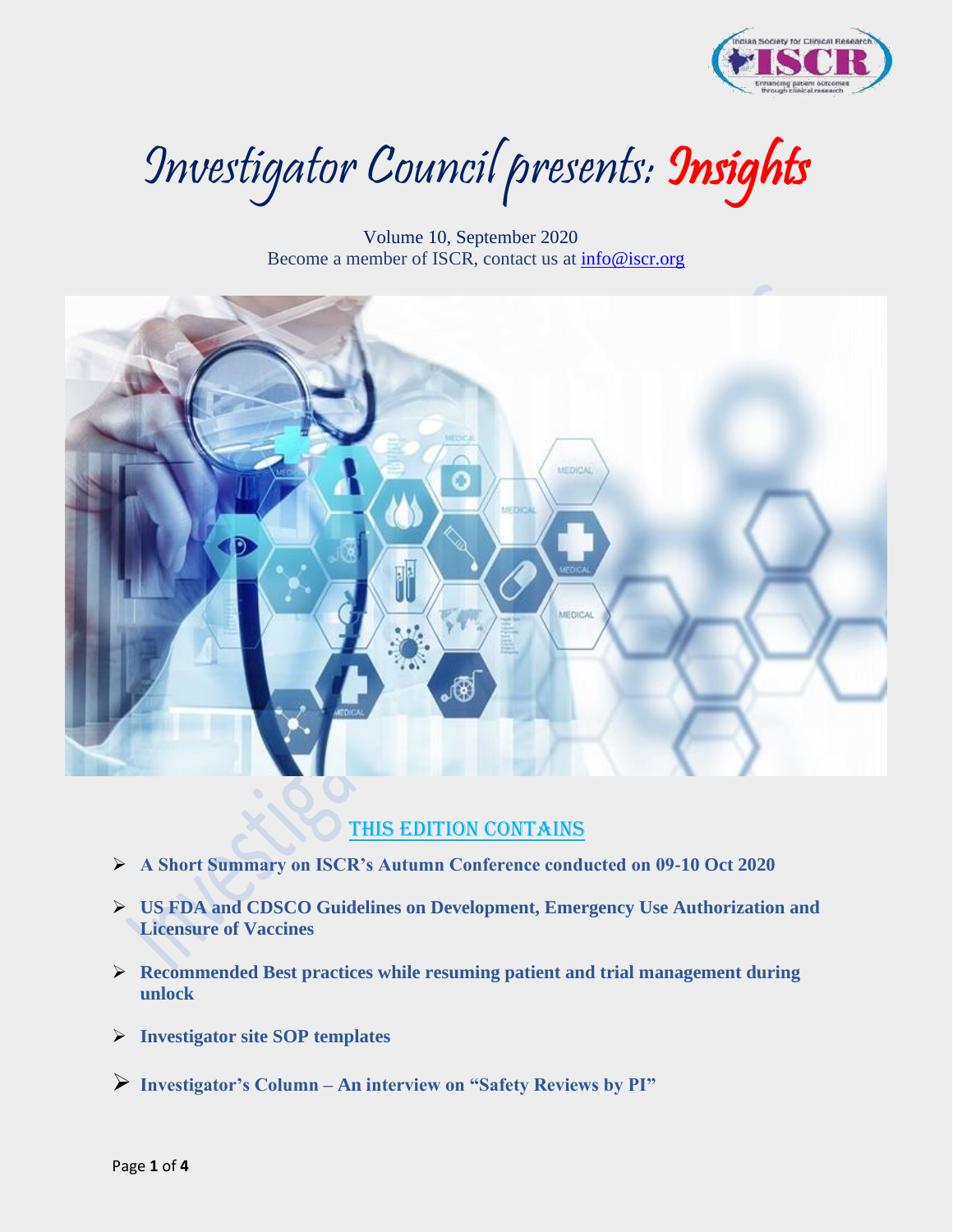

### ISCR's Autumn ConfeRenCe on "CliniCAl ReseARCh lAndsCApe – post 2020"

ISCR successfully organized first of its kind fully virtual Autumn Conference for 2 days from 09 to 10 Oct 2020 with very active participation of representatives from across the industry including Research Investigators, Ethics Committees Members, Pharmaceutical Organizations, CROs, Students as well as speakers from overseas. The key focus and intention of this conference was to look at the changing landscape in Clinical Research in the current scenario wherein the entire globe is faced with the challenge of dealing with COVID-19 pandemic and its related impact.

For details on the topics covered and speakers, please refer to: <https://www.iscr.org/indian-clinical-research-past-events>

## Guidelines on Development, Emergency use Authorization AND Licensure of vaccines during COVID-19 **ERA**

US FDA and CDSCO have recently issued guidelines for the industry on Development, Emergency Use Authorization and Licensure of vaccines in the COVID-19 era during Sep-Oct 2020. The details can be referenced via below links:

- FDA Guidance for Industry October 2020 Emergency Use Authorization for Vaccines to Prevent COVID-19: [https://www.fda.gov/media/142749/download](https://protect-us.mimecast.com/s/PNXICVOWLEUkg0XzuGDGOs?domain=fda.gov)
- FDA Guidance for Industry June 2020 Development and Licensure of Vaccines to Prevent COVID-19: [https://www.fda.gov/media/139638/download](https://protect-us.mimecast.com/s/b-qhCW61MGuXDzxNux5Bmt?domain=fda.gov)
- CDSCO Notice for Vaccine Guidelines dated 21-Sep-2020: [https://cdsco.gov.in/opencms/opencms/system/modules/CDSCO.WEB/elements/download](https://protect-us.mimecast.com/s/uxl0CXDPNJsDOBGkiD_hAV?domain=cdsco.gov.in) file\_division.jsp?num\_id=NjQ5OQ==
- CDSCO Regulatory guidelines for development of Vaccine 21-Sep-2020: [https://cdsco.gov.in/opencms/opencms/system/modules/CDSCO.WEB/elements/download](https://protect-us.mimecast.com/s/ZfuOCYEZOKIpAkgjTVk3Lb?domain=cdsco.gov.in) file\_division.jsp?num\_id=NjUwMA==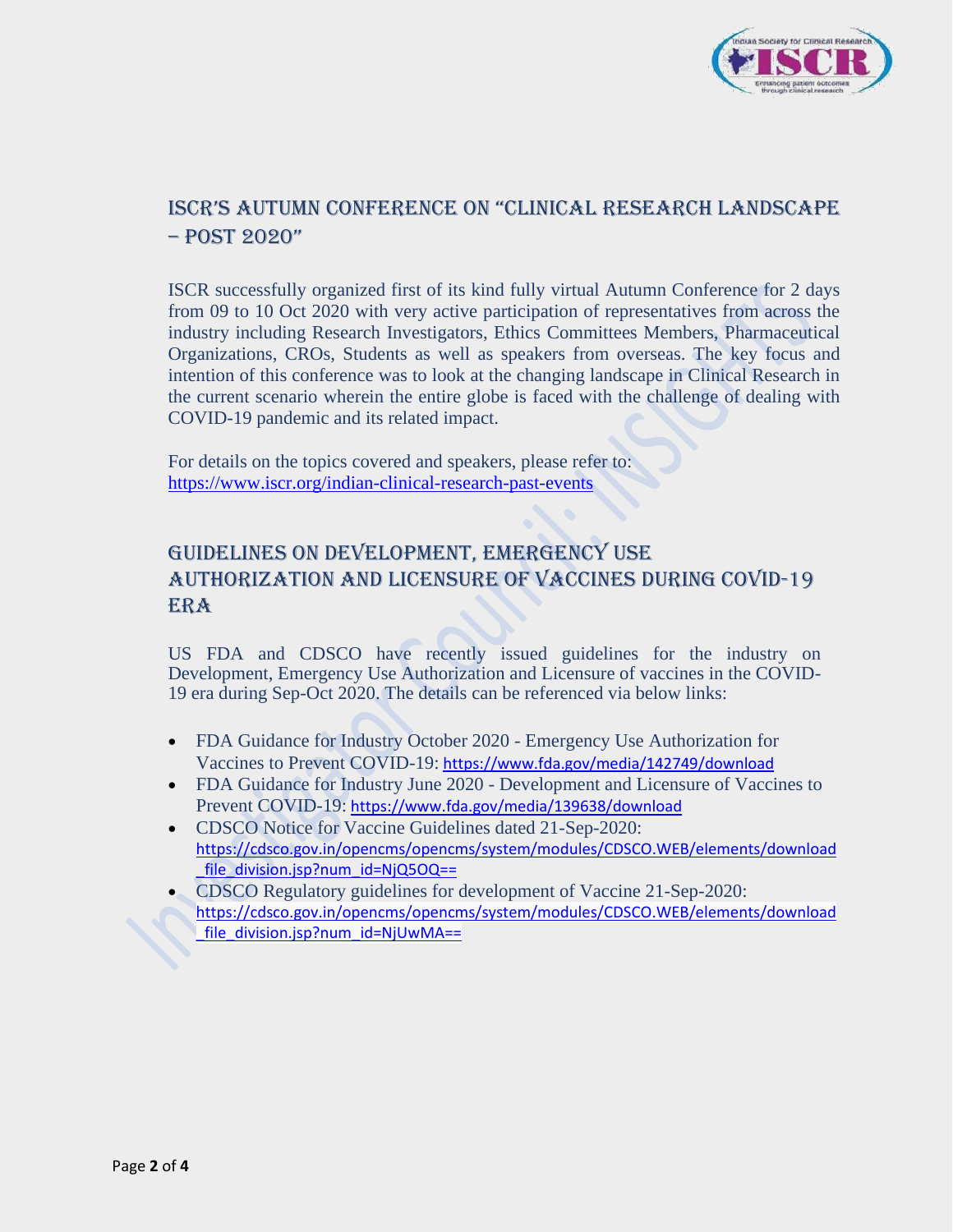

# Recommended Best practices while resuming patient and trial management during unlock



# INVESTIGATOR SITE SOP TEMPLATES

### **Purpose of this Initiative:**

- As we move towards an era of highly controlled Clinical Trial management, standardized methodology of conducting trials at Investigator sites is a key expectation from Indian Regulators and Indian Regulations. We at ISCR would like to support them by providing templates for preparation of SOP's which can be adapted as per site's need.
- These SOP templates have been carefully prepared by a wide range of Industry Experts including investigators and auditors to ascertain alignment with regulations governing clinical research in India.
	- o Preparation, maintenance and review of SOPs.
	- o Audio Visual recording of Informed Consent.
	- o Informed Consent Process.
	- o Source Documentation at site.
	- o Safety reporting & management by site.
	- o Site Communications (EC, Sponsor & Regulatory).
	- o Training of Clinical Study Staff.
	- o Archival of completed studies.
	- o SOP on subject compensation.

Please contact us at  $info@iscr.org$  for more information or to request for these SOP templates and to provide feedback on the templates.